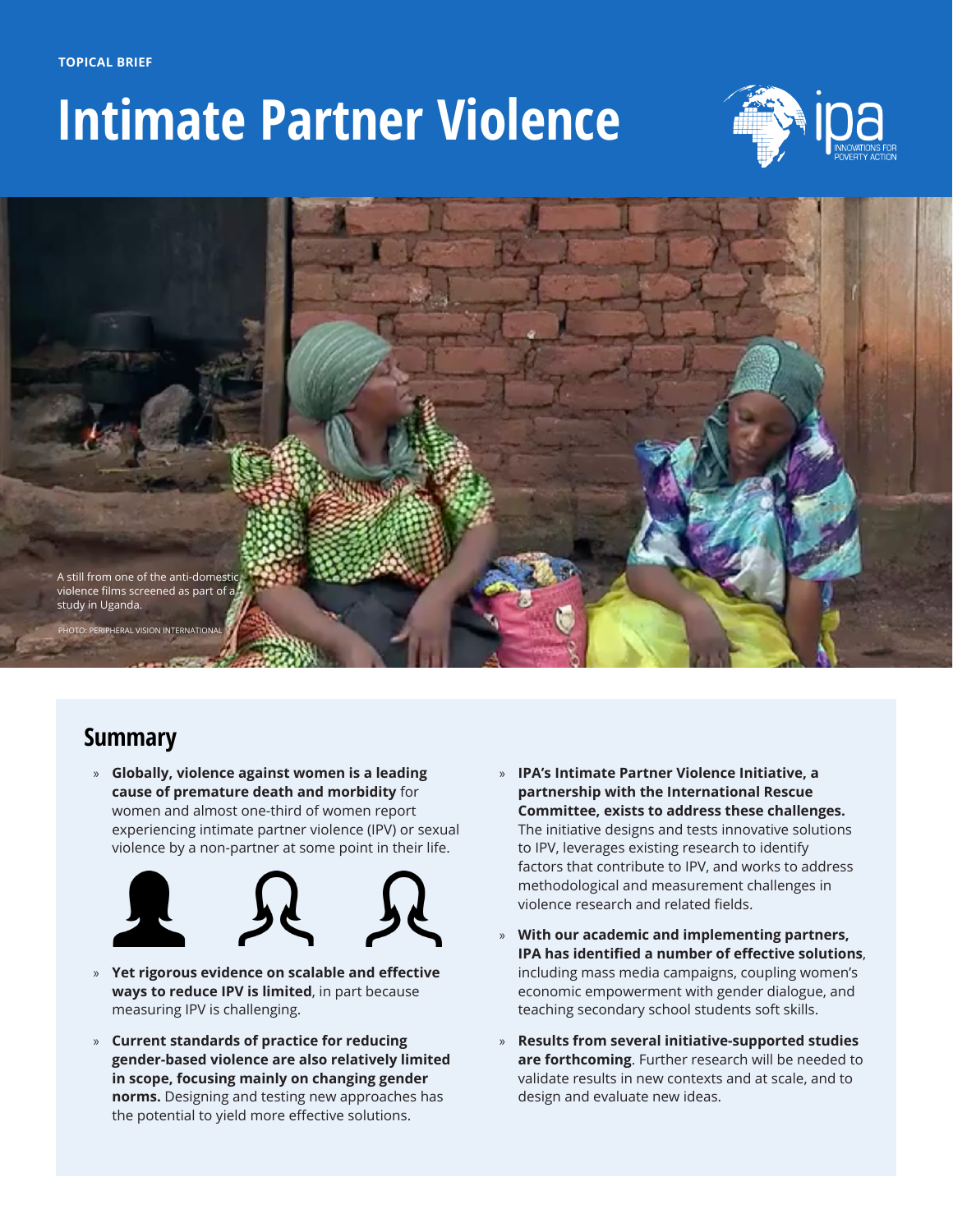## **The Intimate Partner Violence Initiative at IPA**

Innovations for Poverty Action has partnered with the International Rescue Committee (IRC) to launch a joint Intimate Partner Violence (IPV) Initiative in order to both increase the evidence on IPV and help spur innovation in the sector. Under the research leadership of Jeannie Annan, Chief Scientist at the IRC, and the collaboration of other affiliated researchers, the initiative works to:

*Design and test innovative solutions, and support the scaling of the ones that work*

**1**

*Build on existing work to identify factors that reduce IPV*

**2**



*Address methodological and measurement challenges in violence research and related fields*

**3**



### **Research Fund**

E

The IPV Initiative offers funding to research projects through a competitive fund. The competitive fund leverages existing studies to investigate ways to reduce IPV and provides researchers a supported path for evaluating IPV in existing or future research. In addition to providing financial assistance, the fund provides technical guidance for research teams interested in improving their capacity to effectively and ethically measure intimate partner violence. Information on funding opportunities is available at **[www.poverty-action.org/ipv](https://www.poverty-action.org/ipv).**

### **1. More Evidence: Evaluating Innovative Solutions to IPV**

### **Human-Centered Design: Learning Before Testing**

The IPV Initiative has developed and piloted several projects in partnership with the IRC's Airbel Center. The initiative is working with Airbel to conduct rapid prototyping and iteration with potential beneficiaries, a process known as human-centered design. The prototypes are incrementally tested with continuous incorporation of direct participant feedback. The solutions with the greatest potential for impact and scale are developed into full-scale RCTs. Two of the many initial prototypes that have reached the phase of impact evaluation are:

#### **Marriage counseling about gender roles in relationships by faith leaders in rural Uganda** *Researchers: Jeannie Annan, Christopher Boyer,*

*Jasper Cooper, Lori Heise, Betsy Levy Paluck*

During exploratory interviews in sub-Saharan Africa, the IPV Initiative consistently noticed a trend: when marriages were experiencing stress, partners and their communities trusted faith leaders for advice and mediation. With this learning in mind, the IPV Initiative is partnering with World Vision in Uganda to develop and implement a new approach to marriage counseling led by pastors. Key biblical phrases and faith tenets are used throughout the counseling to interweave the "new" relationship improvement techniques with the existing core belief systems held by the participating couples. An evaluation studying the program's impacts on participating couples, focusing on outcomes related to intimate partner violence, should be completed at the end of 2019. Read more: [poverty-action.org/study/](https://www.poverty-action.org/study/impact-faith-based-couples%E2%80%99-counseling-relationship-dynamics-and-intimate-partner-violence) [impact-faith-based-couples'-counseling-relationship](https://www.poverty-action.org/study/impact-faith-based-couples%E2%80%99-counseling-relationship-dynamics-and-intimate-partner-violence)[dynamics-and-intimate-partner-violence.](https://www.poverty-action.org/study/impact-faith-based-couples%E2%80%99-counseling-relationship-dynamics-and-intimate-partner-violence)

#### **Can text messages help men become better partners?**

*Researchers: Jeannie Annan, Christopher Boyer, Günther Fink*

Little is known about IPV prevention programs that focus on men as participants. The Modern Man Challenge (MMC) uses interactive SMS messages to carve out a space for men to critically engage with their masculine identity in the context of their partner relationships. The MMC builds on behavioral science by capitalizing on men's existing aspirational identities to encourage positive behavior change and by providing instructions to achieve their goals through tangible actions in their relationships. Through a series of iterative prototyping and programmatic testing beginning in 2017, these concepts have been tailored to fit the urban Liberian context and encourage participation. An impact evaluation to further inform the program's ultimate design is now ongoing.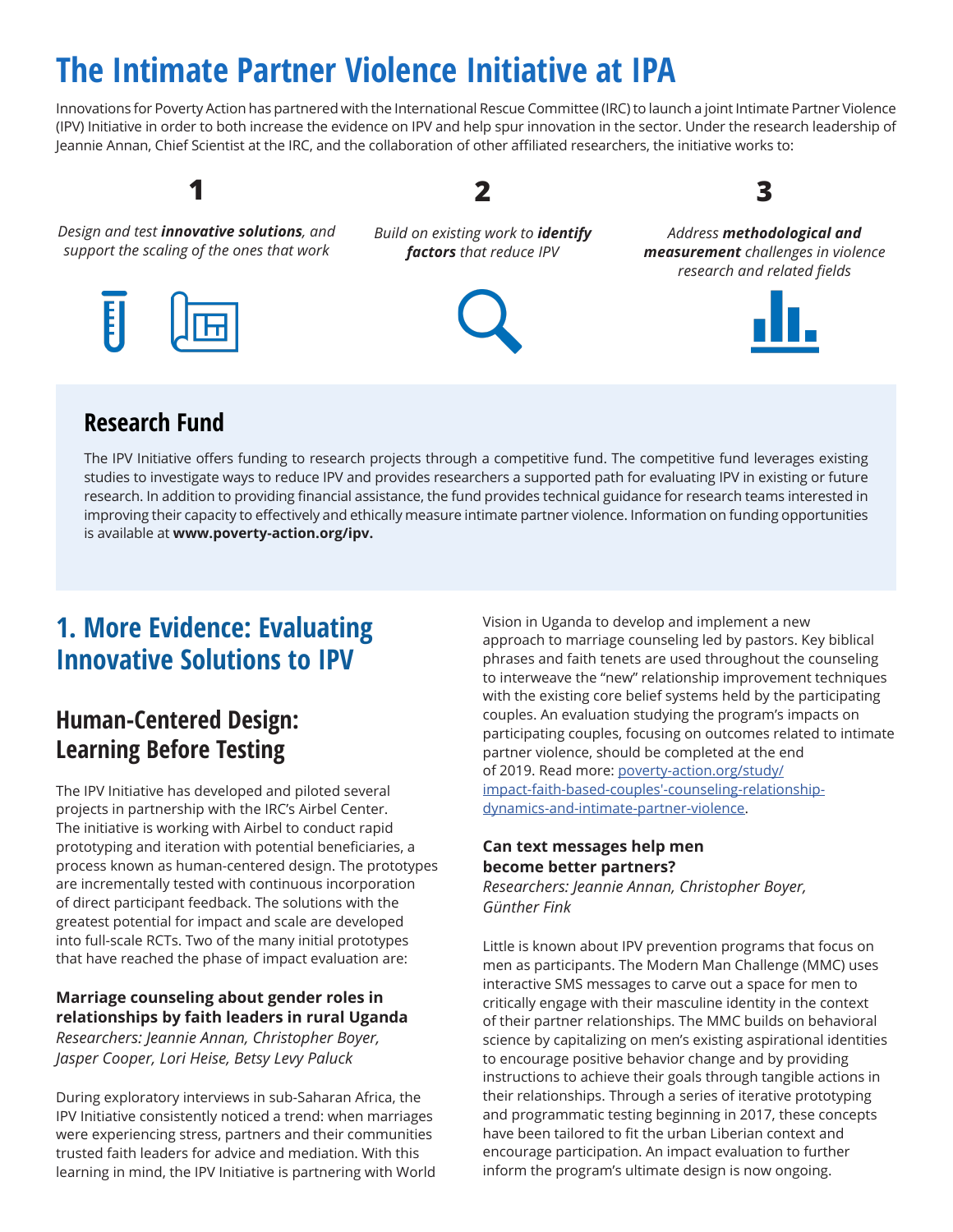

### **Key Findings**

With our academic partners, IPA is generating insights to inform programs and policies. A couple examples of results on IPV are:

#### **Video screenings helped communities counter violence against women in Uganda.**

*Researchers: Jasper Cooper, Donald Green, Anna Wilke*

In Uganda, researchers evaluated whether videos encouraging communities to speak out about and counter violence against women (VAW) in the household could change behavior, attitudes, and norms related to VAW. In surveys conducted eight months after the intervention, the proportion of women who reported any VAW in their household over the preceding six months was substantially lower in villages where the videos were screened than in villages randomly assigned to the comparison group. The impact appears to be driven by a reduction in the perception that those who speak out against violence will face social sanctions. A follow-up study, currently underway in Tanzania, is building on this research Read more: [poverty-action.org/study/mass-media](https://www.poverty-action.org/study/mass-media-experiment-reduce-violence-against-women-rural-uganda)[experiment-reduce-violence-against-women-rural-uganda.](https://www.poverty-action.org/study/mass-media-experiment-reduce-violence-against-women-rural-uganda)

### **Adding gender dialogue to an economic empowerment program for women made it more effective at reducing intimate partner violence in Côte d'Ivoire.**

*Researchers: Jeannie Annan, Katherine Falb, Jhumka Gupta*

This study evaluated the impact of an economic empowerment and gender dialogue program on domestic violence and gender norms. They found that adding the gender dialogue component, in which men and women discussed household dynamics, to a savings and loan program for women was more effective than the savings program alone at reducing intimate partner violence.

Read more[: poverty-action.org/study/reduction-gender](https://www.poverty-action.org/study/reduction-gender-based-violence-against-women-cote-d%E2%80%99ivoire)[based-violence-against-women-cote-d'ivoire](https://www.poverty-action.org/study/reduction-gender-based-violence-against-women-cote-d%E2%80%99ivoire).

#### **Teaching adolescents soft skills and entrepreneurship in secondary school led to reductions in intimate partner violence.** *Researchers: Laura Chioda, Paul Gertler*

This study evaluates the impact of the Educate! Experience program, a leadership and entrepreneurship skill development program for secondary school students in Uganda, on youth's economic and social welfare, as well as on intimate partner violence. Four years after the intervention, important social spillovers are recorded. Educate! graduates report fewer sexual partners, being less sexually active, and delaying family formation. They exhibit more egalitarian gender views and express reduced social acceptability of violence, as well as a lower incidence or threats of physical violence. Further data collection is planned and final results are forthcoming. Read more: [poverty-action.org/study/soft-skills-and](https://www.poverty-action.org/study/soft-skills-and-entrepreneurship-training-secondary-school-students-uganda)[entrepreneurship-training-secondary-school-students-uganda.](https://www.poverty-action.org/study/soft-skills-and-entrepreneurship-training-secondary-school-students-uganda)

### **2. Leveraging Existing Research to Measure IPV**

The IPV Initiative is also working with researchers to leverage existing IPA studies to investigate IPV outcomes. This approach enables research on a broader set of interventions than have been evaluated in the past, including economic, educational, and mental health interventions, contributing knowledge on factors that may reduce or contribute to IPV. It also expands the base of researchers and disciplines working on IPV-related research. Examples of this research include:

**What are the effects of the Graduation approach on rates of intimate partner violence?**

*Researchers: Tara Bedi, Markus Goldstein,*